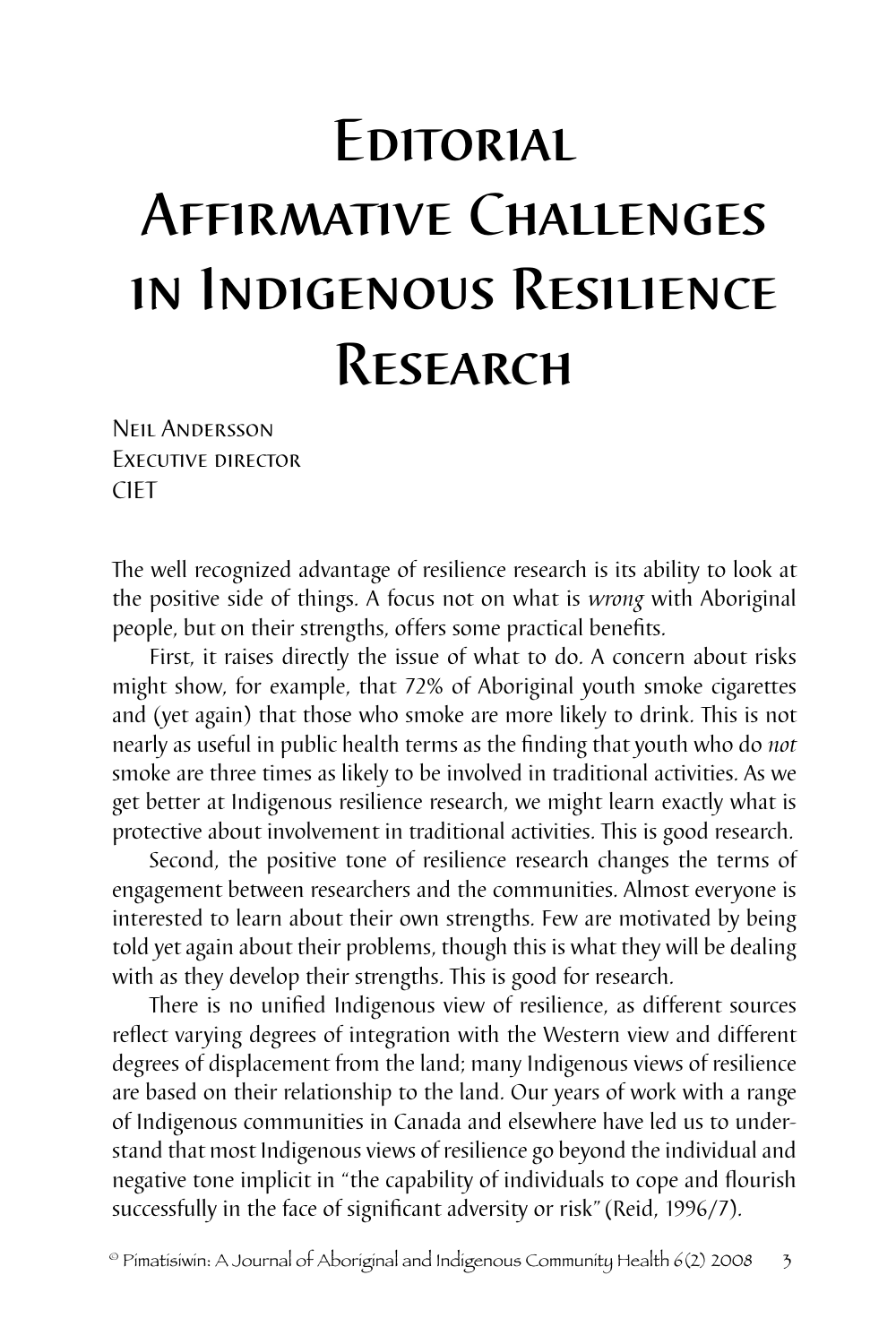We have come to understand Indigenous resilience has a *collective* aspect, combining spirituality, family strength, Elders, ceremonial rituals, oral traditions, identity, and support networks (HeavyRunner and Marshall, 2003). We also understand Indigenous views of resilience to include — indeed to be based upon — a *positive* dimension. While the predominant (Western) "survival in the face of adversity" view of resilience seems to hinge on a relationship with failure, we have come to understand Indigenous views of resilience to be closer to a sense of direction, wisdom, or common sense all positive attributes (Burack et al., 2007).

To increase the access of Aboriginal researchers and communities to the existing published knowledge on resilience as it applies to Aboriginal health research, three reviews by John Fleming and Bob Ledogar help to order the large and disparate literature.

Their first review deals with the concepts and key literature around resilience. Most Western concepts still involve "positive adaptation despite adversity." Whatever formal definition Aboriginal scholars and communities might arrive at, the literature recognizes that much of what seems to promote resilience originates outside of the individual — in the family, the community, the society, the culture, and the environment. Some Aboriginal researchers reject connotations that label people as "damaged goods." All this keeps open an evolving concept of resilience.

The second review examines the links between resilience and social capital. As an individual asset, social capital describes a person's relationships to available social resources. As a community characteristic, it includes trust, reciprocity, collective action, and participation. But there is a potentially dark side to social capital; some social networks can be violent, repressive, bigoted, into drugs, or otherwise destructive. Resilience research is needed as much on this, and how to offset its consequences, as on the positive dimensions of social capital.

The third review deals with Indigenous spirituality in its relationship with culture and ways of living. *Enculturation* refers to the degree of integration *within* a culture, linked with positive outcomes in social behaviour, academic achievement, alcohol and substance abuse, externalizing behaviours, and depressive symptoms. The c*ultural orientations* literature indicates this can protect against alcohol abuse, suicide ideation, and suicide attempts. However, even limiting Indigenous spirituality to enculturation and/or cultural orientation, there are serious difficulties in its measurement.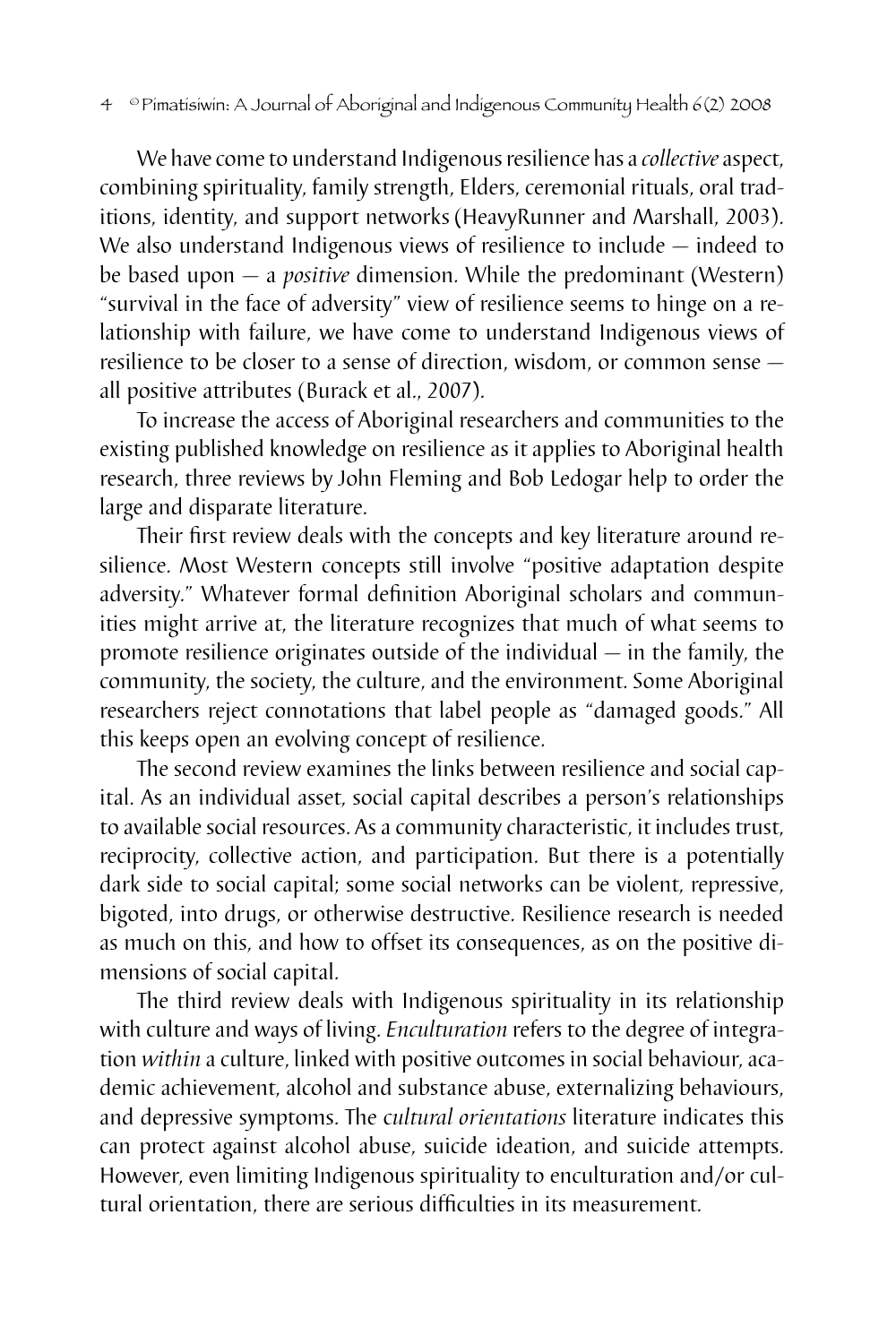The article by Kevin Barlow and colleagues from the Canadian Aboriginal AIDS Network (CAAN) deals with the resilience-related theme of cultural identity and cultural skills. They document their case, that of Aboriginal people living with HIV/AIDS (APHAs), through semi-structured interviews and focus groups with 35 APHAs and 52 service providers. They describe the self-reflective processes of cultural *attunement* and cultural *investment,* referring to the sense of ownership of the success and continuation of their community.

Providing the practical backdrop to the three reviews, Andersson and Ledogar document the CIET experience in Canada over the last decade and a half. The overview describes advances in identifying actionable individual and community resilience factors in Canadian Aboriginal populations. A resilience research template is offered in the proposal that led to the Aboriginal Community Resilience regarding AIDS (ACRA) project, including the data sharing agreement signed with participating communities. This project is part of an international collaboration with Aboriginal researchers in New Zealand and Australia.

Dawn Caldwell describes the suicide prevention continuum she developed with two Aboriginal communities in Atlantic Canada, now extended as a partnership of 20 Aboriginal communities and two universities, called the Aboriginal Community Youth Resilience Network (ACYRN). Drawing attention to the classic public health definitions of primary (avoid the risk factors), secondary (stop the risk factors leading to suicide) and tertiary (recovery from attempted suicide or other suicide-related behaviour) prevention, she argues for prevention to move "upstream," to evidence-based primary prevention. Viewing the prevention continuum from a community angle, she sees capacity building and policy development as cross-cutting or enabling strategies for primary, secondary, and tertiary prevention.

Dawn Caldwell and April Maloney describe the hands-on nature of CIET's resilience work, as they discuss the origins of the Aboriginal Community Youth Resilience Network (ACYRN). This network now has 20 member communities, the newest member communities paying for their own research but taking advantage of ACYRN advances in research design and tools.

As a practical support for Indigenous resilience workers, Karen Edwards and colleagues reflect on several years of partnership and capacity development in Aboriginal communities. The surge in interest in research and research skills from these communities has led to hundreds of people receiv